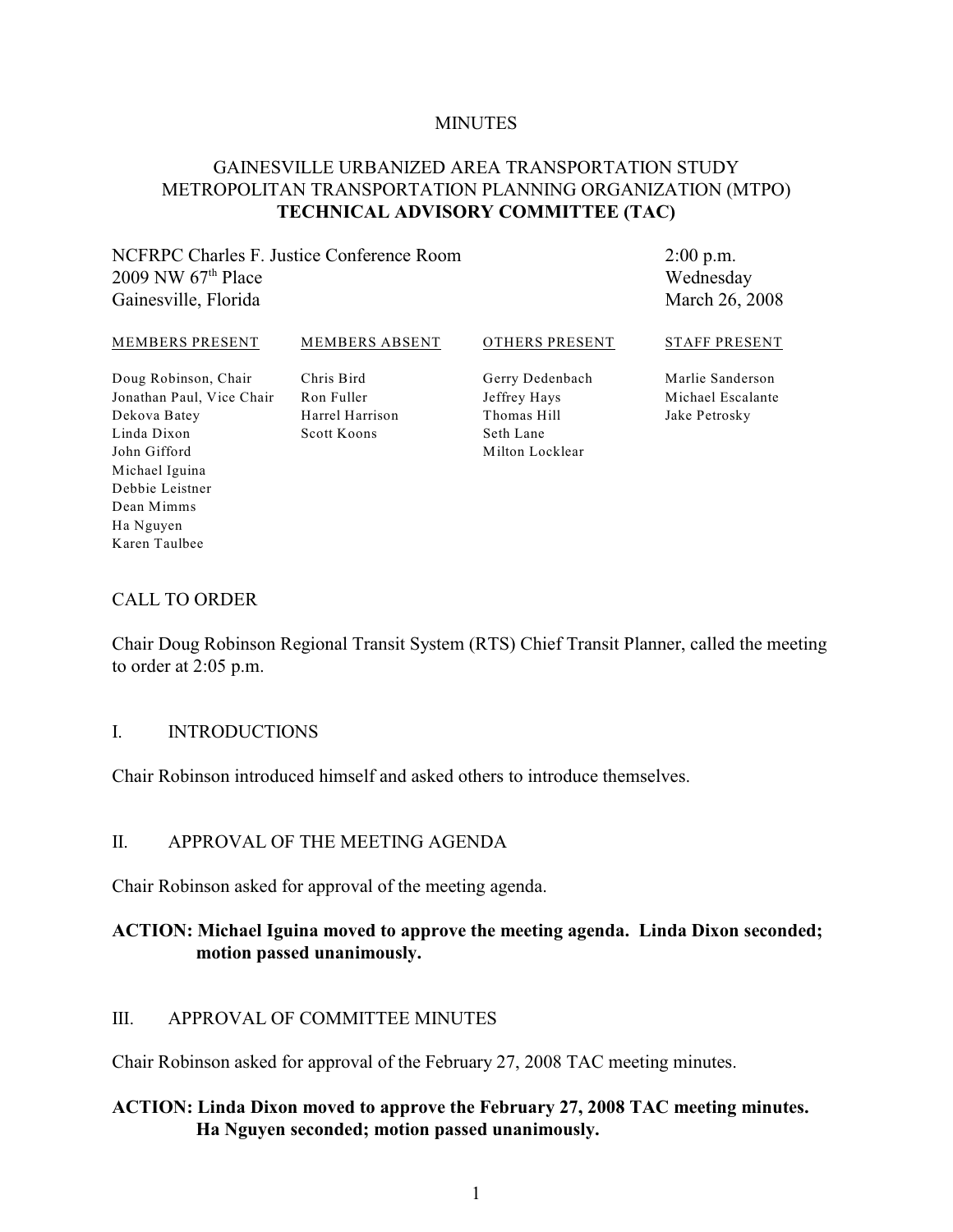## IV. UPCOMING MEETINGS

Mr. Marlie Sanderson, MTPO Director of Transportation Planning, announced that the next MTPO meeting is scheduled for April  $10<sup>th</sup>$  at  $3:00$  p.m. in the Jack Durrance Auditorium. He said that the TAC's next meeting is scheduled for May  $14<sup>th</sup>$ .

# V. DRAFT ALACHUA COUNTY LONG TERM CONCURRENCY MANAGEMENT SYSTEM

Mr. Sanderson stated that the County staff requested an opportunity to discuss the County's Long Term Concurrency Management System.

Mr. Jonathan Paul, Alachua County Transportation Planning Manager, discussed the County's Long Term Concurrency Management System and answered questions.

### **ACTION: John Gifford moved to recommend that the MTPO request that Alachua County staff coordinate the proposed Long Term Concurrency Management System with:**

- **1. the projects in the MTPO's Adopted Year 2025 Needs Plan and the update of the MTPO's Long Range Transportation Plan (Year 2035);**
- **2. the Bus Rapid Transit Feasibility Study and System Master Plan; and**
- **3. the adopted Countywide Bicycle Master Plan.**

**Dean Mimms seconded; motion passed unanimously.**

### VI. CREEKSIDE AT BEVILLE RUN

Mr. Sanderson stated that representatives of the Creekside at Beville Run development requested an opportunity to discuss their project at the MTPO and its Advisory Committees' meetings.

Mr. Gerry Dedenbach, Causseaux, Hewitt & Wapole Director of Planning & GIS Services, discussed the Creekside at Beville Run development and answered questions.

### VII. YEAR 2035 LONG RANGE TRANSPORTATION PLAN UPDATE- REQUEST FOR PROPOSALS (RFP)

Mr. Sanderson stated that the MTPO will begin updating its long range transportation plan. He said that the MTPO needs to approve a RFP. He discussed the draft RFP and answered questions.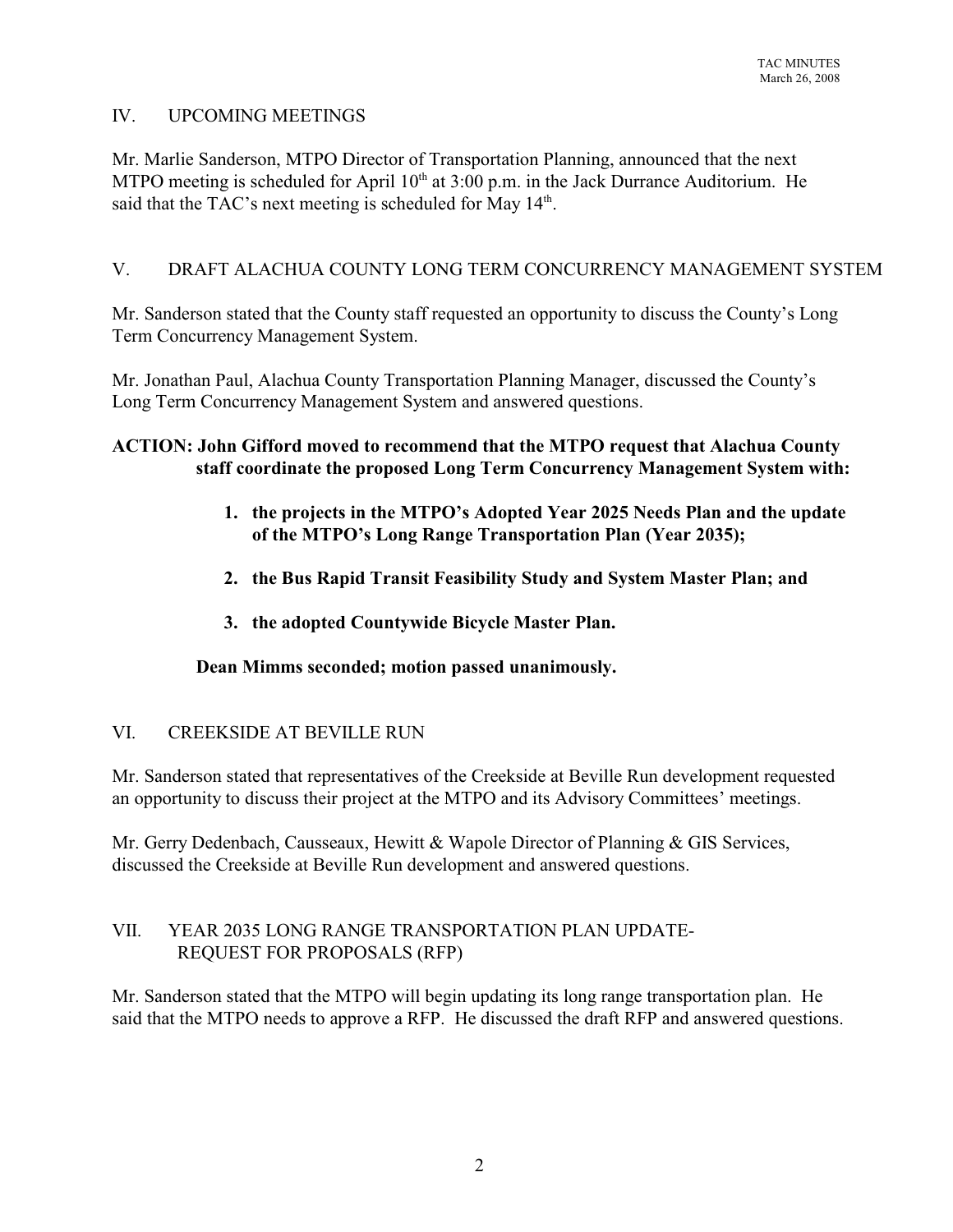### **ACTION: Linda Dixon moved to recommend that the MTPO approve the** *Request for Technical Proposals for the Gainesville Urbanized Area Year 2035 Long Range Transportation Plan Update and the University of Florida Comprehensive Master Plan, 2010-2020 Transportation Element- Data and Analysis***. Dean Mimms seconded; motion passed unanimously.**

Mr. Sanderson stated that the TAC needs to appoint a technical review committee for the consultant selection.

## **ACTION: Linda Dixon move to appoint to the Year 2035 Long Range Transportation Plan Update Technical Review Committee:**

| Linda Dixon            | <b>Scott Fox</b>                      | <b>Debbie Leistner</b>  |
|------------------------|---------------------------------------|-------------------------|
| <b>Milton Locklear</b> | Dean Mimms or his alternate Ha Nguyen |                         |
| <b>Jonathan Paul</b>   | Doug Robinson                         | <b>Marlie Sanderson</b> |

### **John Gifford seconded; motion passed unanimously.**

#### VIII UNIFIED PLANNING WORK PROGRAM (UPWP)

Mr. Sanderson stated that the staff services agreement between the MTPO and the Regional Planning Council (RPC) requires submission of the budget for the support of the transportation planning staff. He said that MTPO staff is forwarding for its consideration the UPWP. He added that the UPWP outlines and describes planning efforts to be undertaken by participating agencies to maintain a comprehensive, cooperative and continuing transportation planning program in the Gainesville Urbanized Area. He noted that this year the MTPO is initiating a two-year UPWP. He discussed the proposed FY 2008/09 & 2009/10 UPWP planning program and budget and answered questions.

#### **ACTION: John Gifford moved to recommend that the MTPO:**

- **1. approve the Unified Planning Work Program, with the understanding that administrative revisions requested by state and federal review agencies will be made as received by MTPO staff;**
- **2. authorize the MTPO Chair to enter into the Section 5303 Joint Participation Agreement;**
- **3. authorize the MTPO to financially participate in the Section 5303 agreement including the \$14,046 contribution of MTPO funds; and**